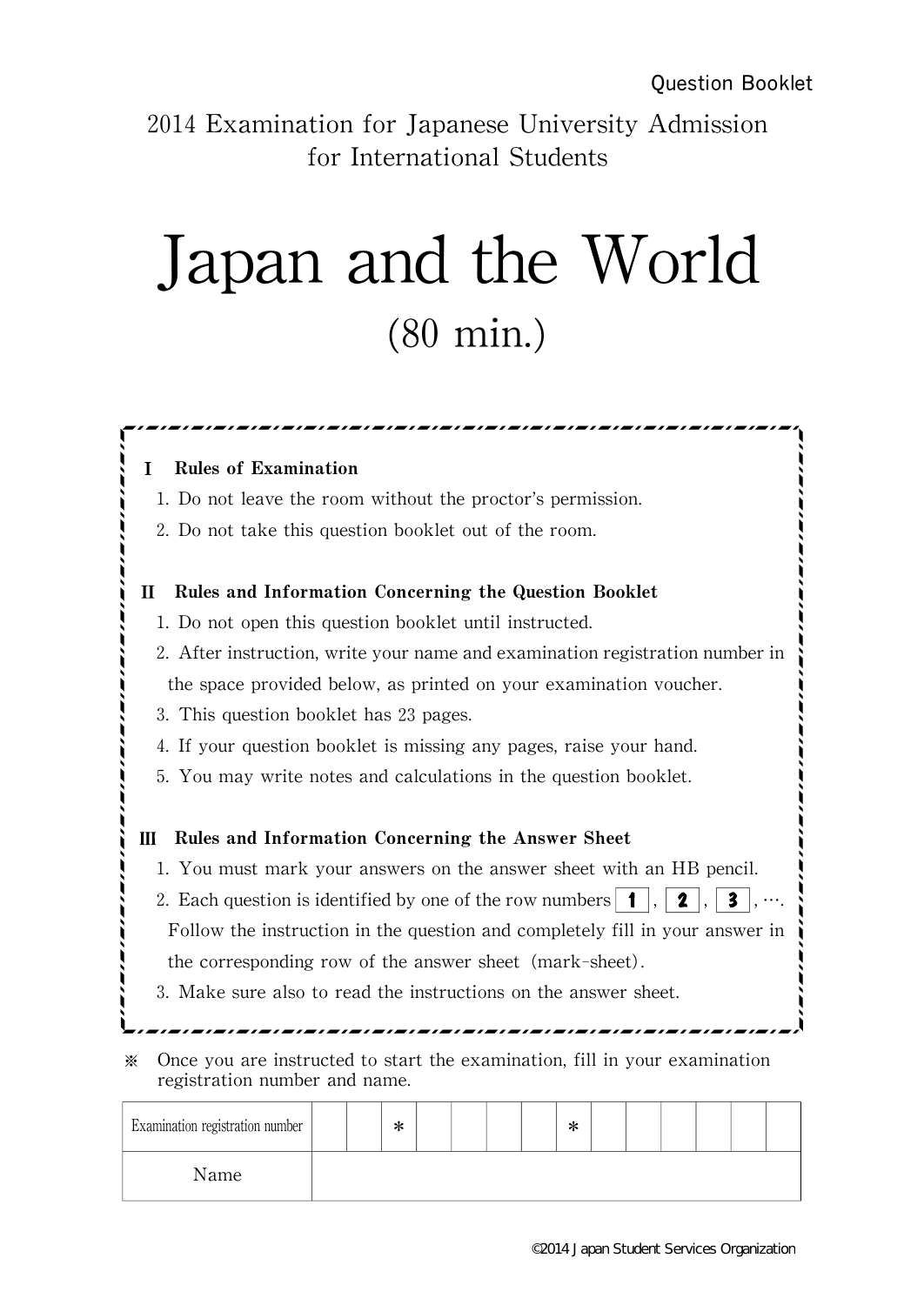Q1 Read the following paragraph and answer questions  $(1)-(4)$  below.

The Russian Federation has the largest land area of all countries in the world and is a federal state. The Russian Federation adopts a <sub>1</sub> system, in which a prime minister exists but the president has greater authority. It is considered the successor state to the USSR, which was established following the collapse of the House of Romanov owing to the  $\frac{Russian Revolution.$  After the end of World War II, the  $\frac{3Gold War}{4S}$  began between the USSR and the USA. In December 1989, Mikhail Gorbachev met George H.W. Bush off Malta, in the  $\boxed{a}$ , and the end of the Cold War was declared. Today, the Russian Federation is again actively expanding its influence, powered by economic growth following its transition to a market economy and by its abundant supply of natural gas and other energy resources.

- (1) With reference to underlined item 1, from  $\mathbb{O}$ - $\mathbb{Q}$  below choose the answer that correctly indicates a country that, like the Russian Federation, uses such a 1 system.
	- ① France
	- ② UK
	- ③ Canada
	- ④ Australia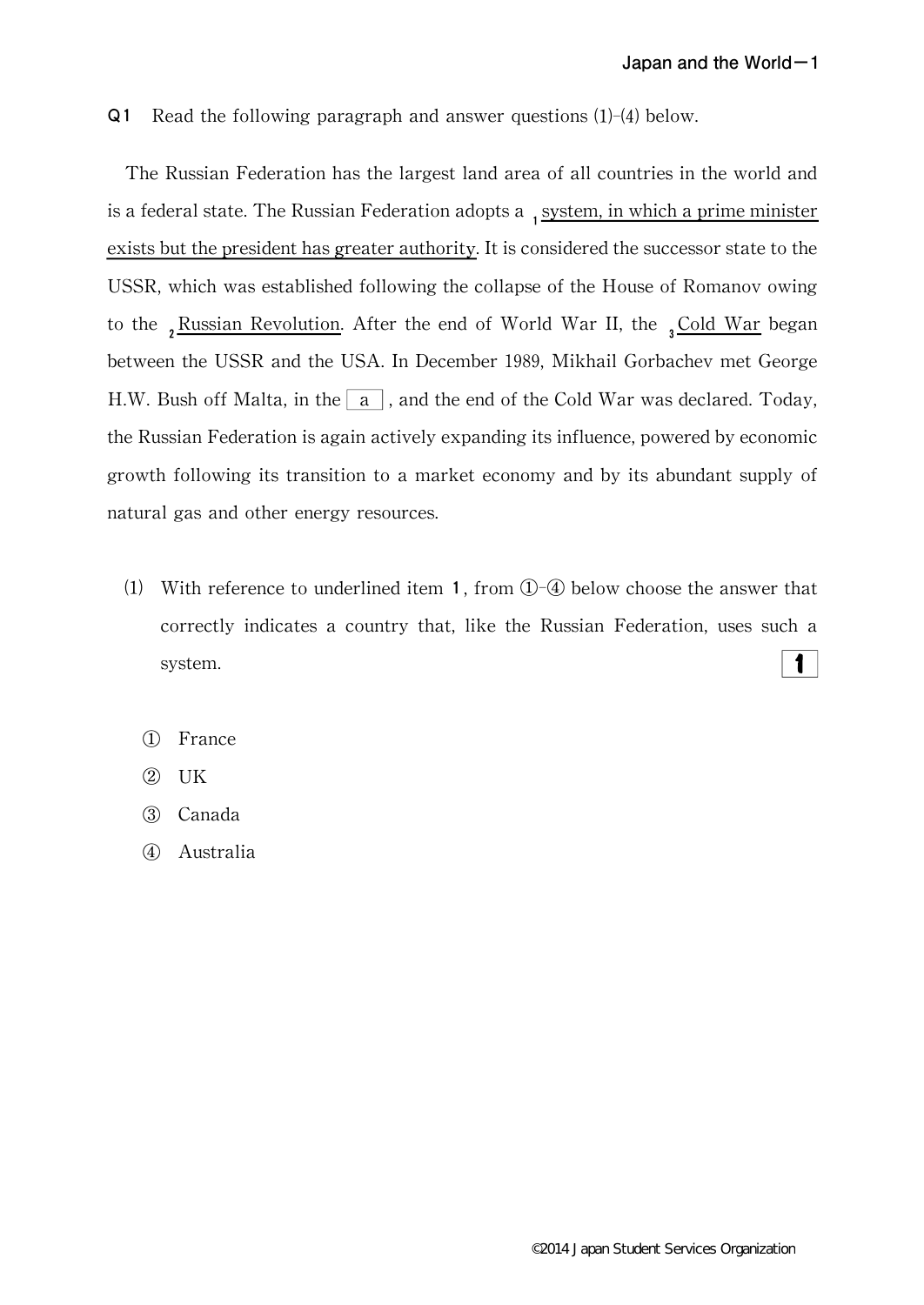- (2) With reference to underlined item  $2$ , from  $(1)$ - $(4)$  below choose the statement that  $\mathbf{2}$ best describes the Russian Revolution.
	- ① The"Bill of Rights"promulgated after the revolution restricted the powers of the monarch and created the basis for parliamentary government.
	- ② It resulted in the adoption of the"Declaration of the Rights of Man and of the Citizen,"which specified liberty and equality and the inviolability of property rights, which were the fundamental principles of the revolution.
	- ③ It was led by Lenin and was the world's first full-scale socialist revolution.
	- ④ It was a revolution aimed at establishing three principles advocated by Stalin: national independence, expansion of the people's rights, and a stable livelihood for the people.
- (3) With reference to underlined item **3**, from  $\overline{O}$ - $\overline{O}$  below choose the answer that  $\overline{\mathbf{3}}$ correctly arranges events in the Cold War in chronological order.
	- ① Outbreak of Korean War → Berlin Blockade → Cuban Missile Crisis → Prague Spring
	- ② Outbreak of Korean War  $\rightarrow$  Cuban Missile Crisis  $\rightarrow$  Berlin Blockade  $\rightarrow$ Prague Spring
	- ③ Berlin Blockade → Outbreak of Korean War → Cuban Missile Crisis → Prague Spring
	- ④ Berlin Blockade→ Prague Spring → Outbreak of Korean War→ Cuban Missile Crisis
- (4) From  $\Phi$ - $\Phi$  below choose the sea that correctly fills blank  $|a|$  in the paragraph.
	- ① Mediterranean Sea
	- ② North Sea
	- ③ Baltic Sea
	- ④ Caribbean Sea

4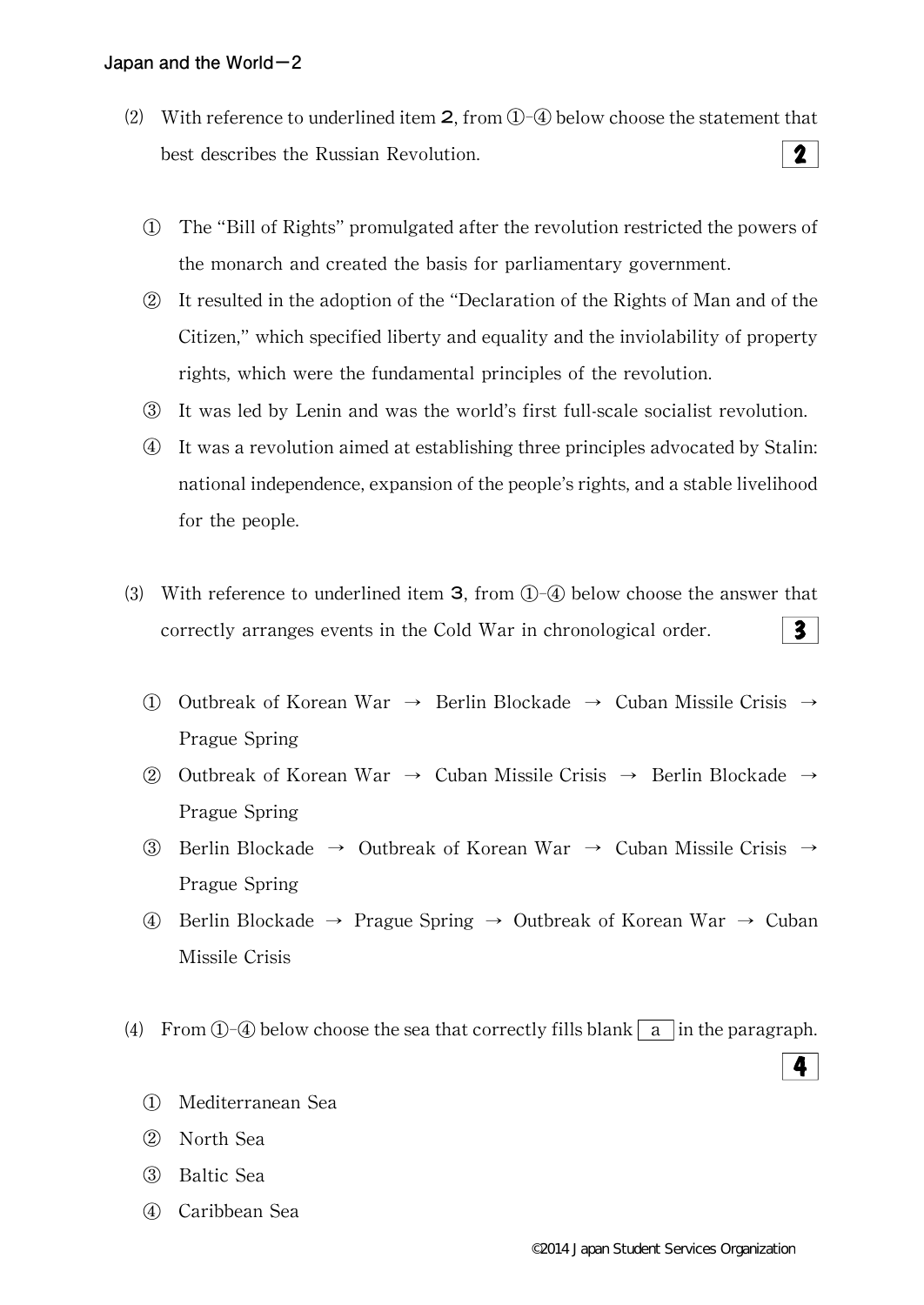Q2 Read the following paragraph and answer questions (1)-(4) below.

 $1$ <sub>1</sub>Frankfurt, a city located in the Main River basin, in  $_2$ Germany, is well known for having been a hub of transportation since the Middle Ages.It has also flourished as a key city of Central Europe, having been the site of major historical events such as the coronations of emperors of the Holy Roman Empire and the confederal parliaments under the  $_3$ German Confederation founded in the 19th century. Today, Frankfurt is also known as a center of international finance, and it is home to the headquarters of the  $_4$ European Central Bank (ECB).

(1) With reference to underlined item 1, from  $\mathbb{D}$ - $\mathbb{Q}$  on the map below choose the  $5<sup>1</sup>$ answer that correctly indicates the location of Frankfurt.

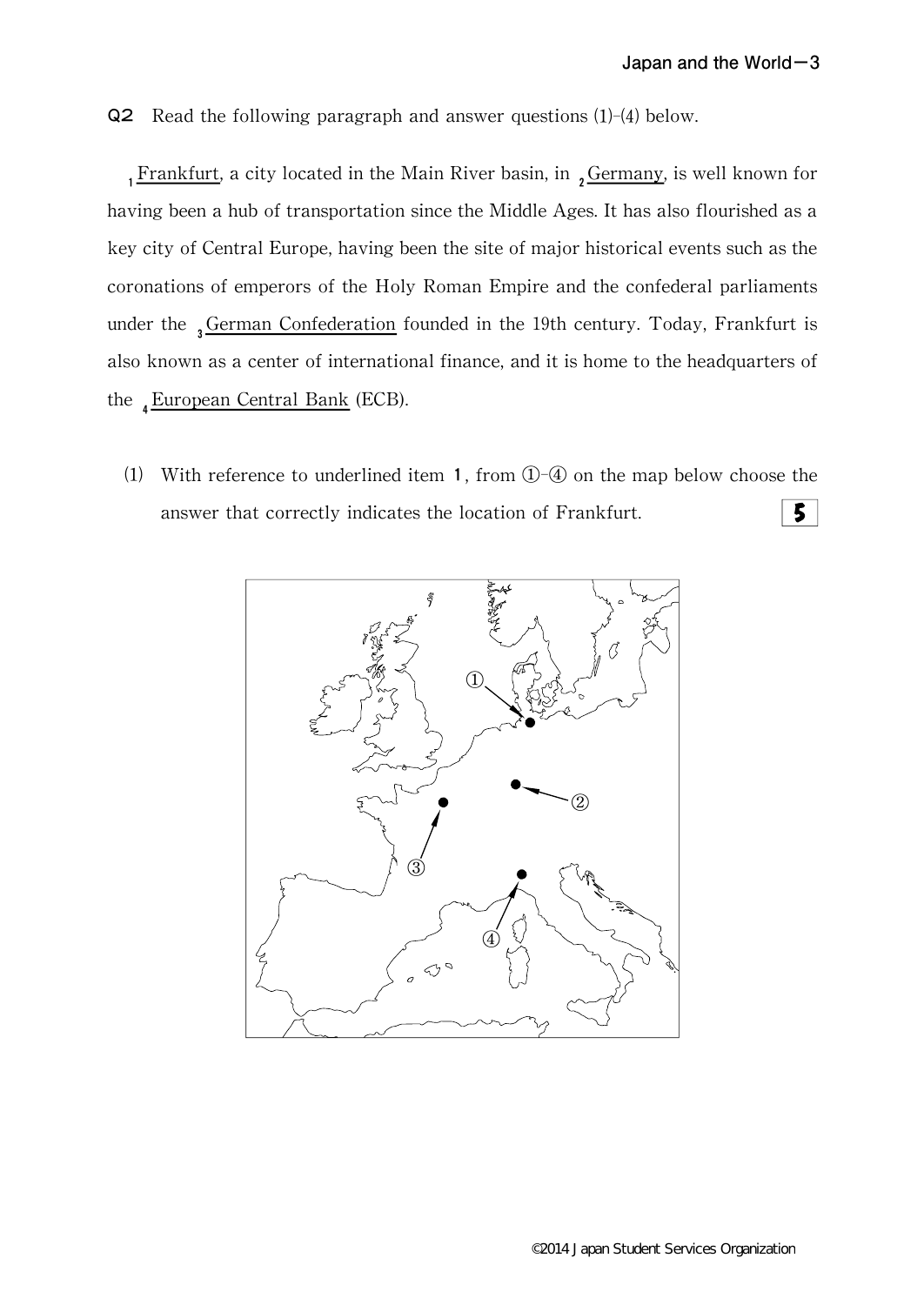- $(2)$  With reference to underlined item 2, present-day Germany is a federal state. One of the countries that neighbor Germany transitioned to a federal system in 1993 in response to language-related political conflict. From  $(1)$ – $(4)$  below choose the  $6<sup>1</sup>$ answer that correctly indicates that country.
	- ① France
	- ② Belgium
	- ③ Poland
	- ④ Denmark
- ⑶ With reference to underlined item 3,from①-④ below choose the statement that best describes the German Confederation.  $7<sup>1</sup>$ 
	- ① The German Confederation was the successor state to the Holy Roman Empire, and its Emperor also acted as the King of Hungary.
	- ② The King of Prussia also acted as the Emperor of the German Confederation.
	- ③ The German Confederation was a democracy that had the world's first constitution guaranteeing social rights.
	- ④ The German Confederation was newly formed as a result of the Congress of Vienna following the Napoleonic Wars.
- (4) With reference to underlined item 4, from  $\mathbb{O}$ - $\mathbb{Q}$  below choose the statement that 8 best describes the European Central Bank.
	- ① It provides short-term loans to EU members that have a budget deficit.
	- ② It adjusts the taxation systems of EU members based on recommendations made by the European Parliament.
	- ③ It sets the monetary policy for the Eurozone with the aim of stabilizing prices.
	- ④ It is obligated to provide direct loans to financial institutions in the EU that face a financial crisis.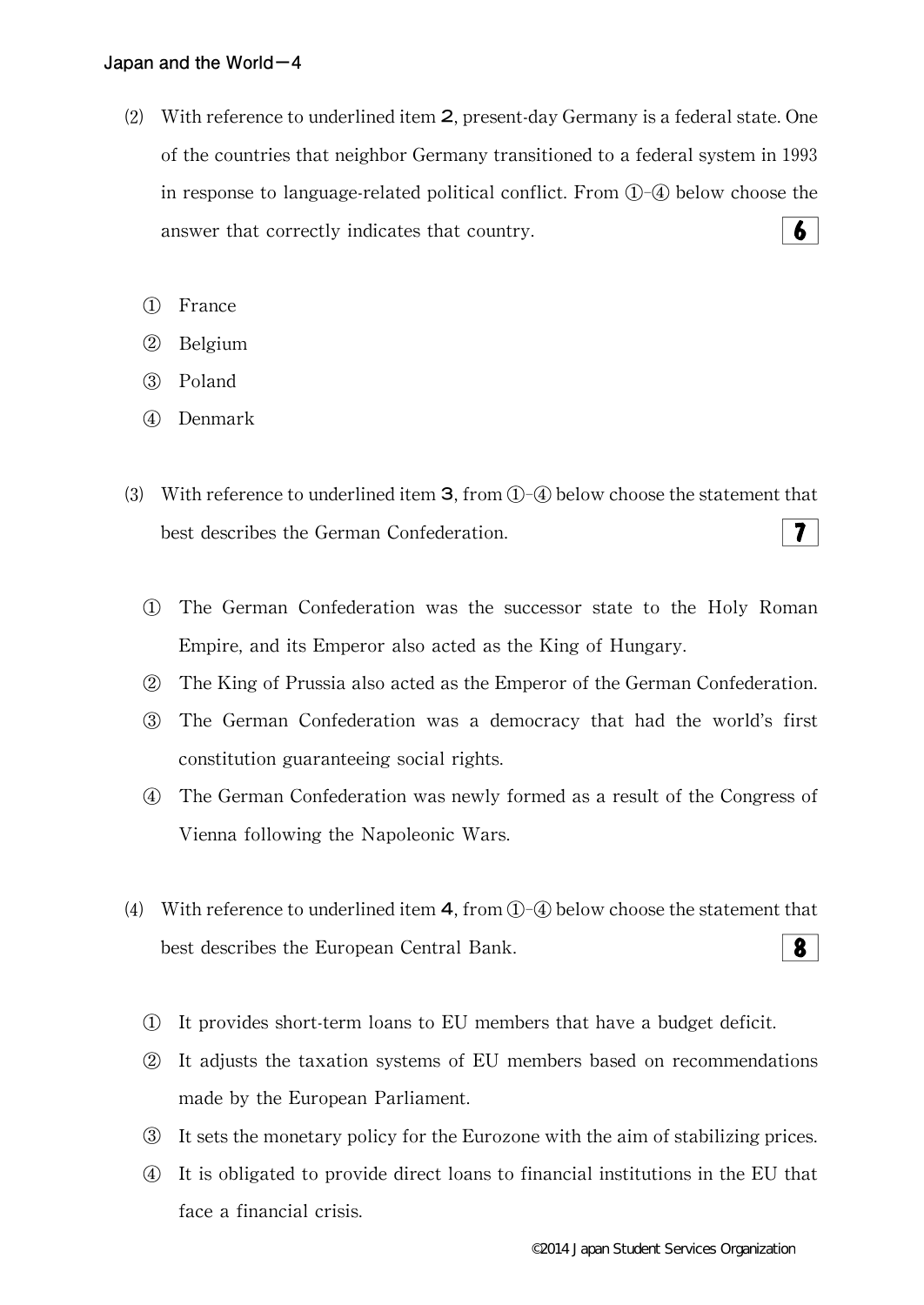- Q3 From ①-④ below choose the statement that best indicates an example of  $9<sup>1</sup>$ "market failure."
	- ① Production by private businesses that results in environmental pollution becomes lower than the socially optimal level because the private cost (economic cost) exceeds the social cost.
	- ② In cases where consumers can easily receive certain services without paying for them, it is difficult for businesses to provide the sufficient services.
	- ③ In labor-intensive industries,it is difficult for a competitive market to form because only a few companies can stay in business.
	- ④ In industries where it is difficult to differentiate products through obtaining patents and other means, the resulting excessive competition has a tendency to lower profits.
- Q4 From ①-④ below choose the formula that correctly expresses the relationship between gross national product (GNP) and gross domestic product (GDP).  $\|\cdot\|$ 
	- $\textcircled{1}$  GDP = GNP + consumption of fixed capital
	- $\textcircled{2}$  GDP = GNP consumption of fixed capital
	- $\textcircled{3}$  GDP = GNP + net income from abroad
	- $\textcircled{4}$  GDP = GNP net income from abroad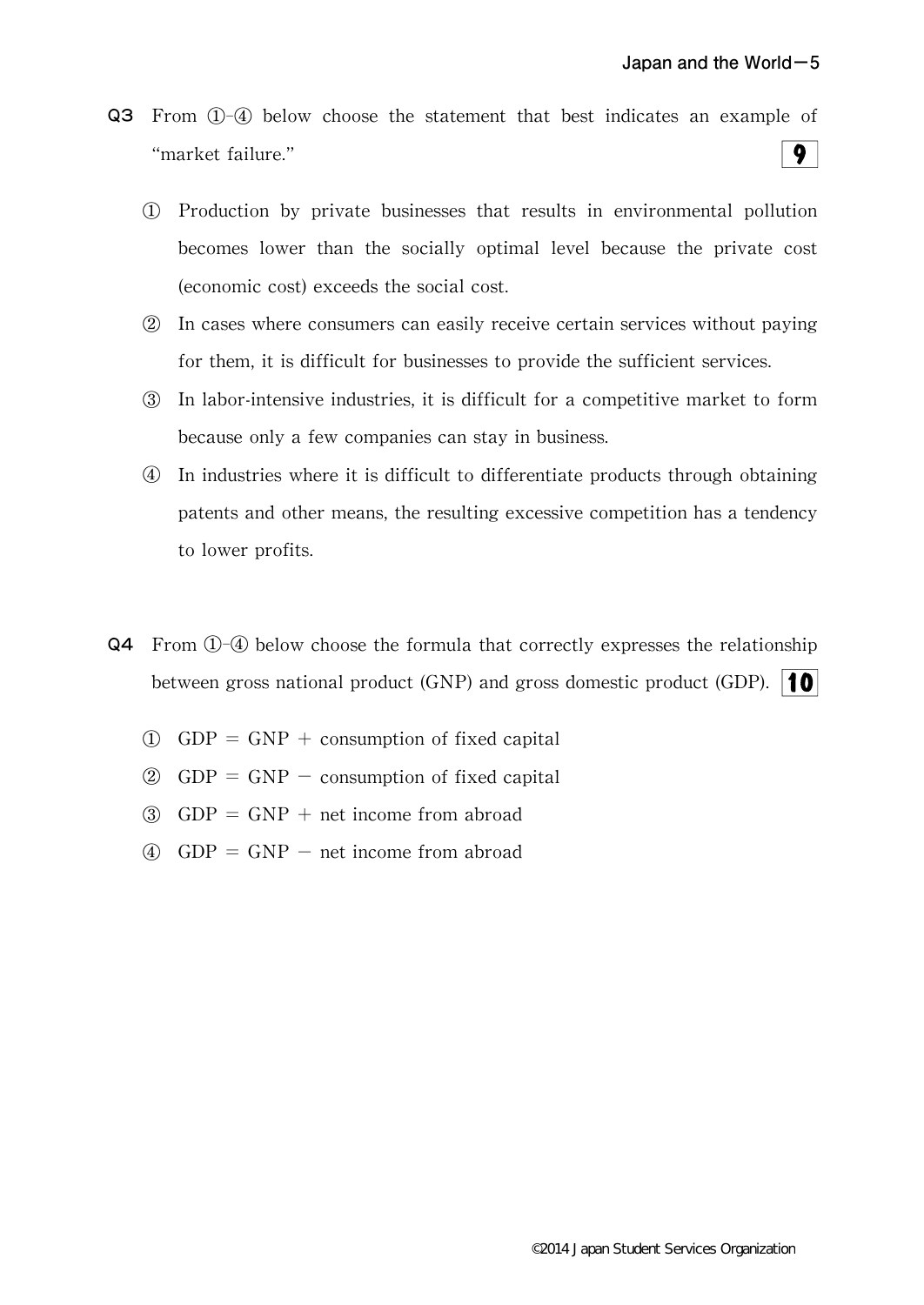Q5 The paragraph below describes the negative relationship between the unemployment rate and the inflation rate, as depicted in the following graph. From ①-④ below choose the combination of terms that best fills blanks  $11$ | a  $\vert \cdot \vert$  c | in the paragraph.



a in the unemployment rate are a sign of labor shortages. On the supply side, this means that  $\boxed{b}$  in wages lead to an upsurge in production costs, which results in inflationary pressure. On the demand side,  $\boxed{c}$  in income lead to the expansion of demand, which also becomes a source of inflationary pressure.

|                            | а         | h     | C         |
|----------------------------|-----------|-------|-----------|
| $\left( \mathrm{T}\right)$ | Increases | falls | decreases |
| (2)                        | Decreases | falls | increases |
| 3                          | Increases | rises | decreases |
| $\left( 4\right)$          | Decreases | rises | increases |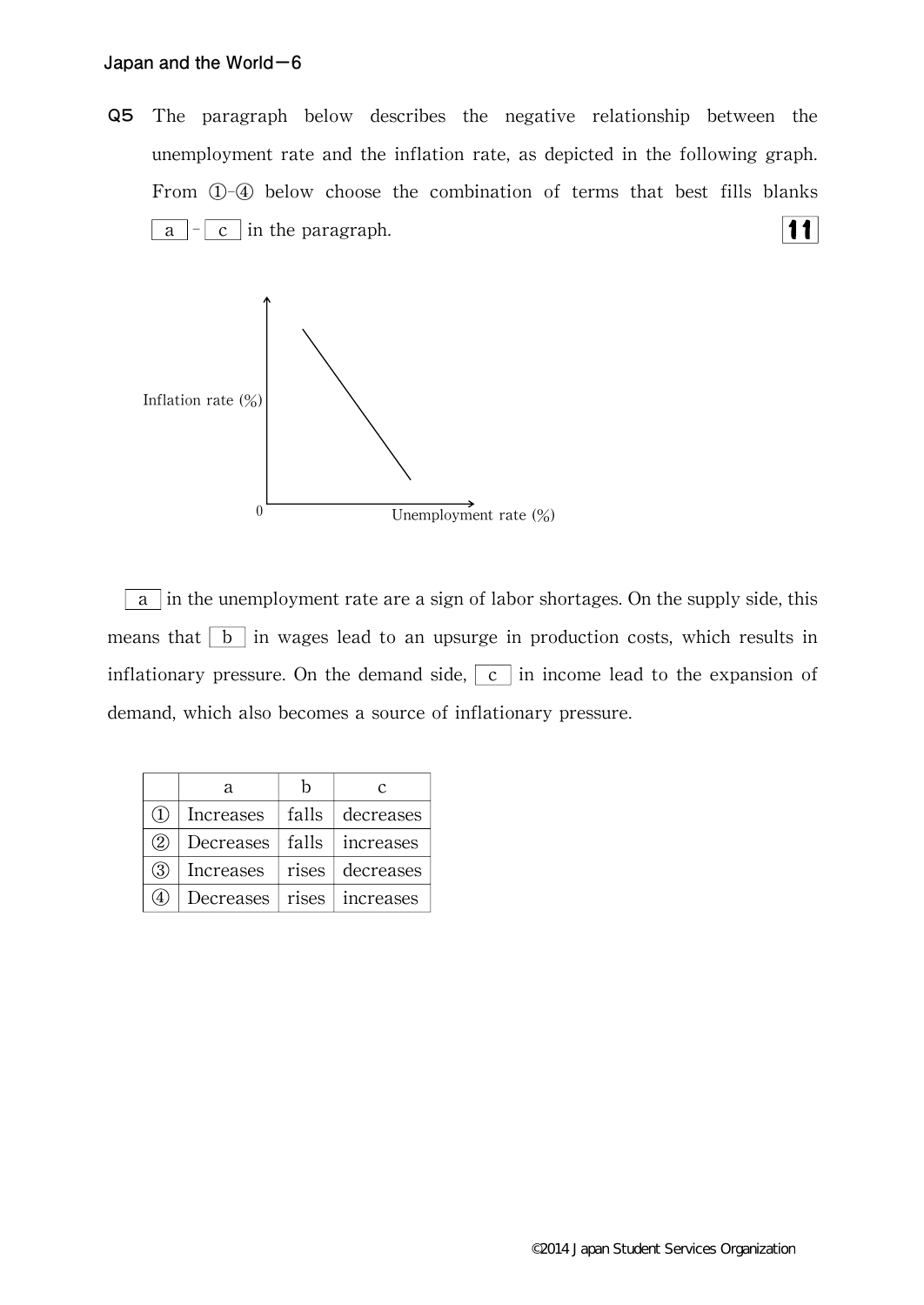- Q6 From ①-④ below choose the item that is the largest expense in Japan's general  $|12|$ account budget for fiscal year 2014.
	- ① public works
	- ② national debt service
	- ③ social security
	- ④ local allocation tax grants
- Q7 Suppose that the currency of country X was appreciating against the currency of country Y in the foreign exchange market.From ①-④ below choose the statement that best indicates a possible factor behind this appreciation.  $|3|$ 
	- ① The price escalation rate in country X was lower than that in country Y.
	- ② Economic conditions in country Y became better than those in country X.
	- ③ The trade balance of country X with country Y ran into deficit.
	- ④ Domestic interest rates in country X became lower than those in country Y.
- **Q8** In September 1985, the finance ministers and central bank governors of the Group of Five (G5) countries met to reach an agreement about collaborating with each other in order to correct the excessive appreciation of the US dollar. From  $(1)$ - $(4)$ below choose the country that was **not** a member of this G5 meeting. 14
	- ① UK
	- ② France
	- ③ West Germany
	- ④ Italy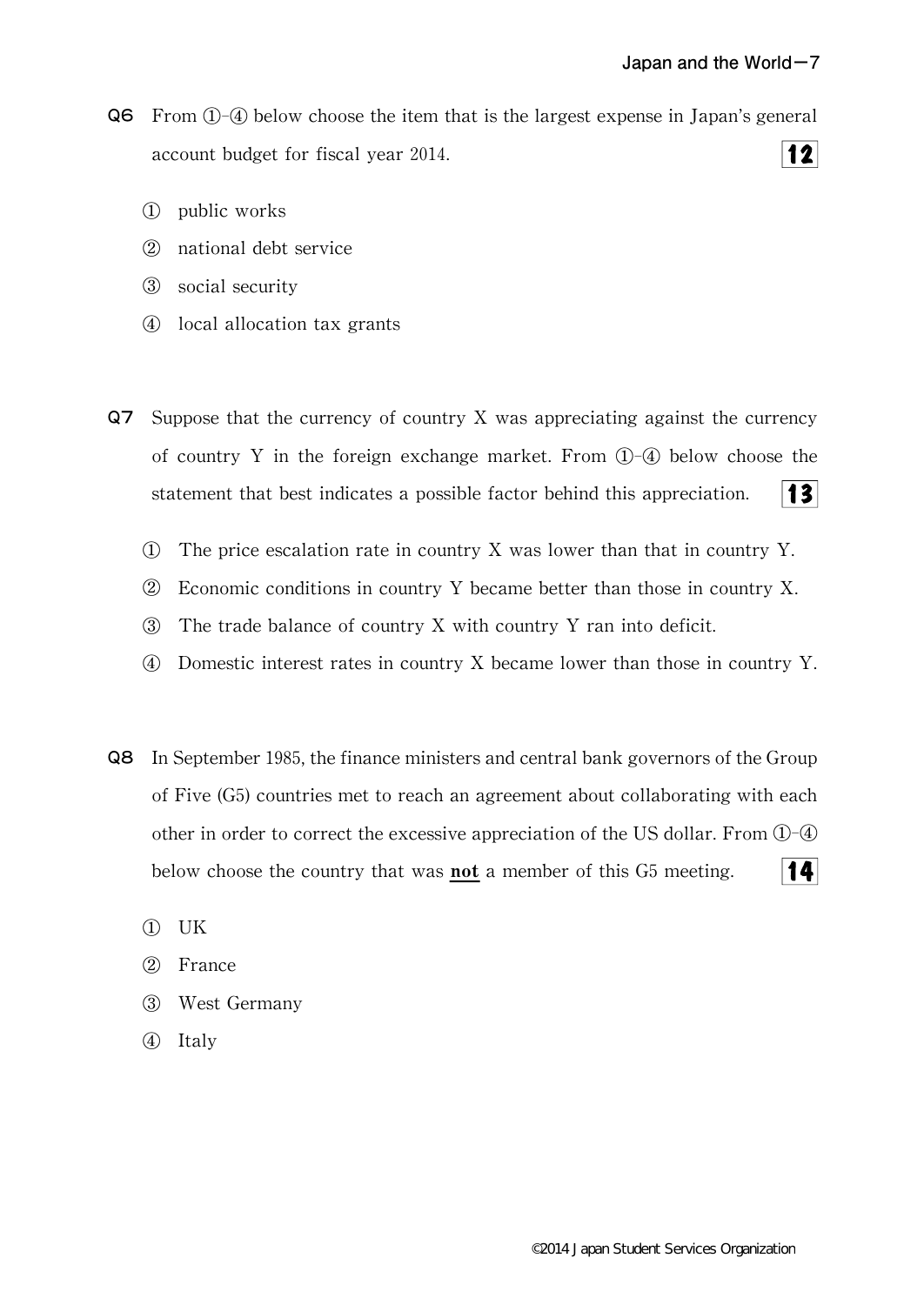- Q9 Items A-C below describe past trade disputes between Japan and the USA.From ①-④ below choose the answer that correctly arranges these disputes in chronological order. 15
	- A:American automakers and their labor unions called on the US government to restrict imports of Japanese automobiles,which had been rapidly increasing.In response, the US government had the Japanese government request Japanese automakers to voluntarily limit their exports, and the automakers complied with this request.
	- B:The USA,where a candidate who had made a campaign promise to impose restraints on textile imports from Japan was inaugurated as President, strongly demanded that Japan voluntarily restrain its exports. The Japanese government overrode domestic opposition to accept the US government's demand and signed a bilateral agreement on the textile trade.
	- C:In response to developments such as American semiconductor manufacturers' filing of dumping lawsuits against Japan, the US government called on the Japanese government to join in talks toward resolution of the dispute.These talks led to the signing of a bilateral agreement on semiconductors that included pledges by Japan to open up its market and implement government measures for preventing dumping.
	- $(1)$  A  $\rightarrow$  B  $\rightarrow$  C
	- $(2)$  A  $\rightarrow$  C  $\rightarrow$  B
	- $\textcircled{3}$  B  $\rightarrow$  A  $\rightarrow$  C
	- $\textcircled{4}$  B  $\rightarrow$  C  $\rightarrow$  A
- Q10 The Japanese economy experienced a period of rapid growth from the mid 1950s to the early 1970s. From  $\mathbb{O}$ - $\mathbb{Q}$  below choose the statement that best describes this period. 16
	- ① A consumption tax was introduced behind the rapid economic growth driven by rising demand.
	- ② Expressways and Shinkansen railways were constructed to prepare for the Tokyo Olympics.
	- ③ More and more people moved from the Tokyo metropolitan area to other regions, resulting in the shrinking of inter-regional economic disparities.
	- ④ Domestic production was driven upward by exports as the yen depreciated against the US dollar under the floating exchange rate system.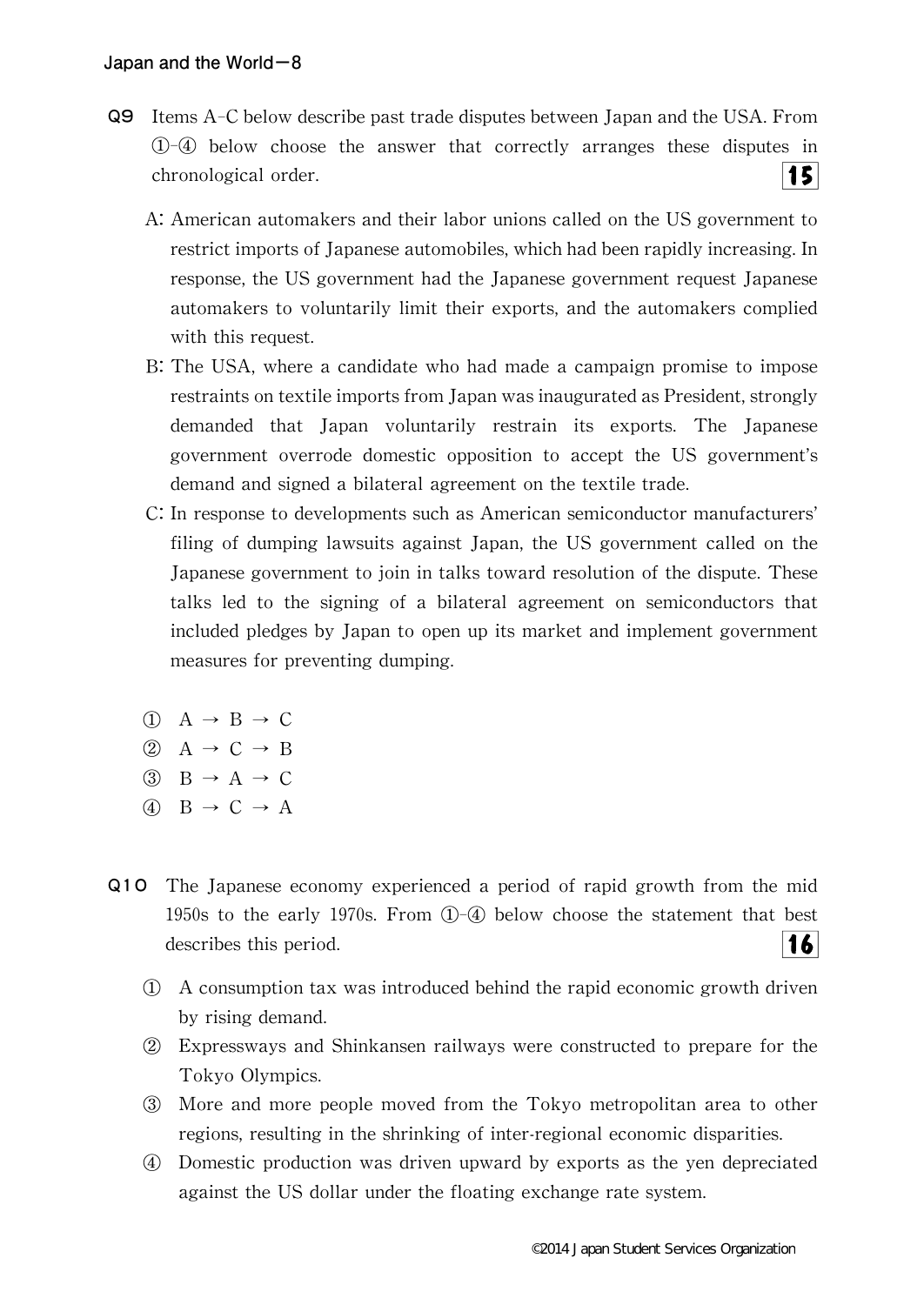Q11 Read the following paragraph and from ①-④ below choose the combination of  $|17|$ terms that best fills blanks  $\boxed{a}$  -  $\boxed{c}$  in the paragraph.

The social security systems of Europe can be largely divided into two types.The systems of the UK and the Nordic countries are designed to guarantee a minimum standard of living, and since they operate under the principle of  $\boxed{a}$ , the tax burden on the people is relatively  $\boxed{b}$ . In contrast, the systems of continental countries such as Germany and France operate under the principle of  $\boxed{c}$ , relying mainly on social insurance.

|                   | a                                                                                   |      |                                                                                     |
|-------------------|-------------------------------------------------------------------------------------|------|-------------------------------------------------------------------------------------|
| $\left( 1\right)$ | flat contributions/flat benefits                                                    | high | contributions proportionate to<br>income/benefits proportionate<br>to contributions |
| $\rm(2)$          | flat contributions/flat benefits                                                    | low  | contributions proportionate to<br>income/benefits proportionate<br>to contributions |
| ③                 | contributions proportionate to<br>income/benefits proportionate<br>to contributions | high | flat contributions/flat benefits                                                    |
| $\left( 4\right)$ | contributions proportionate to<br>income/benefits proportionate<br>to contributions | low  | flat contributions/flat benefits                                                    |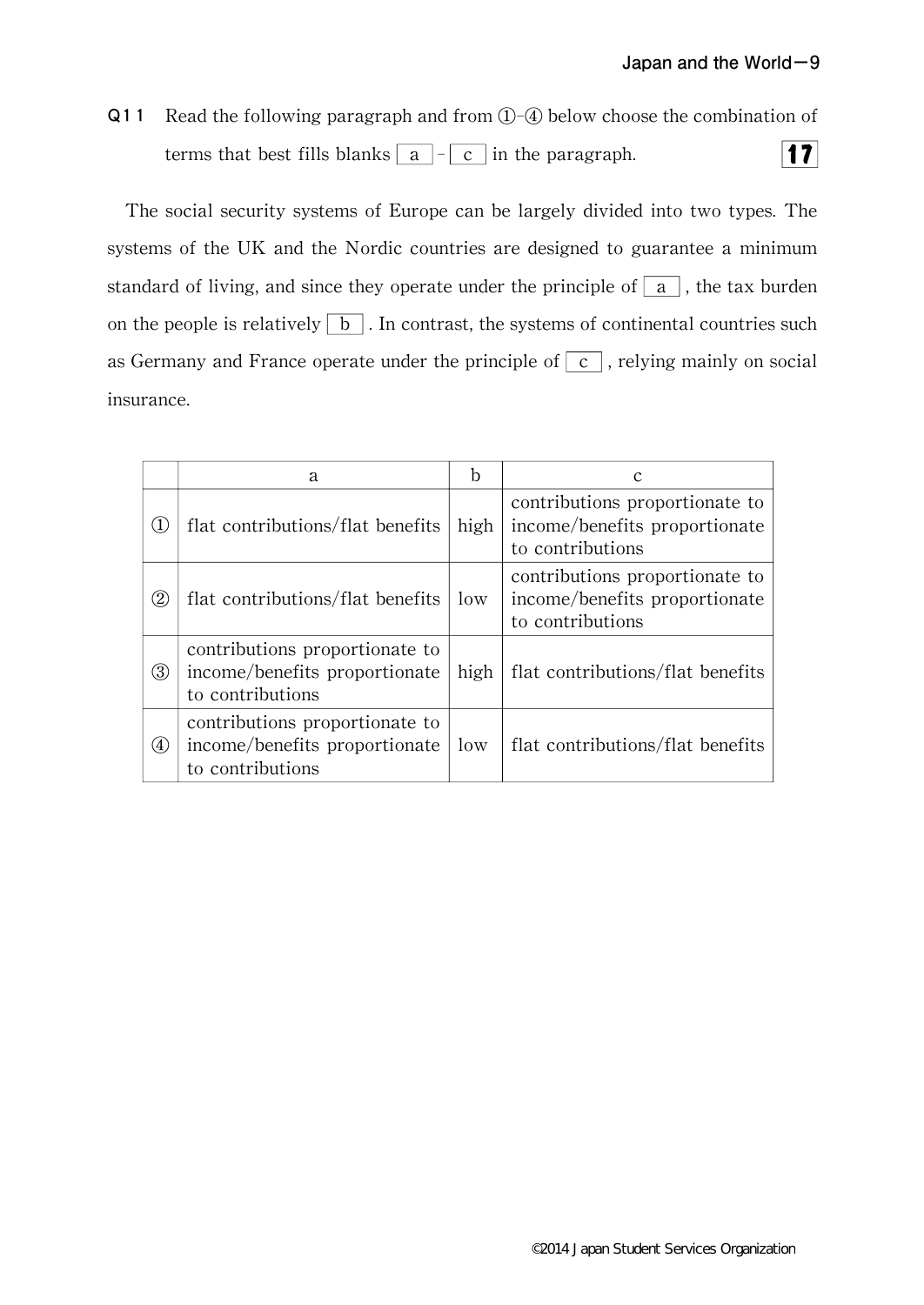Q14 The following map represents a mountainous area with contour lines.From ①-④ below choose the statement that correctly describes the elevations of  $\overline{20}$ points A-D on the map.



- ① A and B are in the same elevation range.
- ② C and D are in the same elevation range.
- ③ C has the highest elevation of all four points.
- ④ D has the lowest elevation of all four points.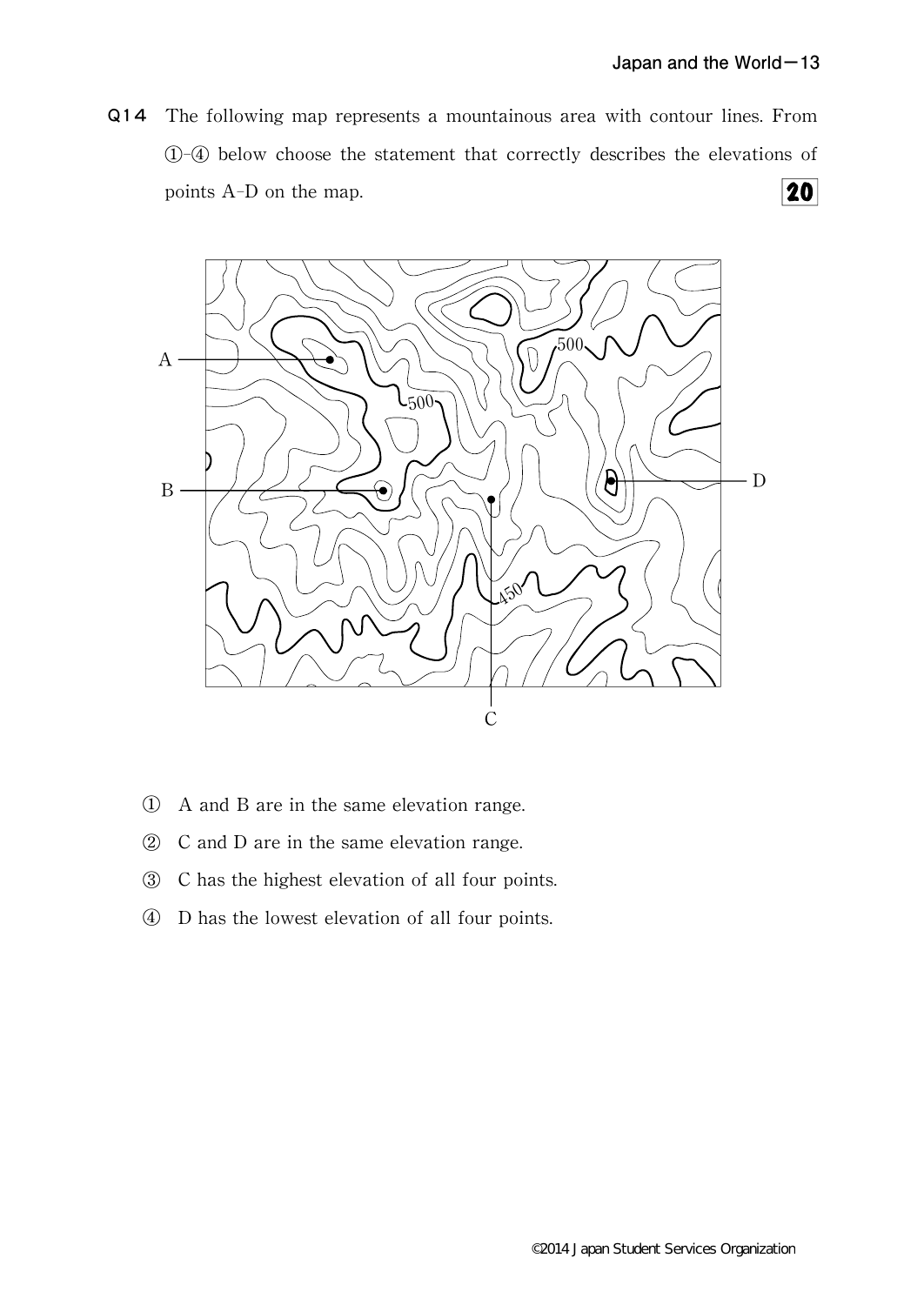Q15 The following map shows the general range of four climate types(wet-summer temperate (Cw), humid temperate (Cfa), marine west coast (Cfb, Cfc), and Mediterranean (Cs)) found in the temperate zones according to Köppen's classification.Note that the climate classification of Japan is not indicated. Answer questions (1) and (2) below concerning this map.

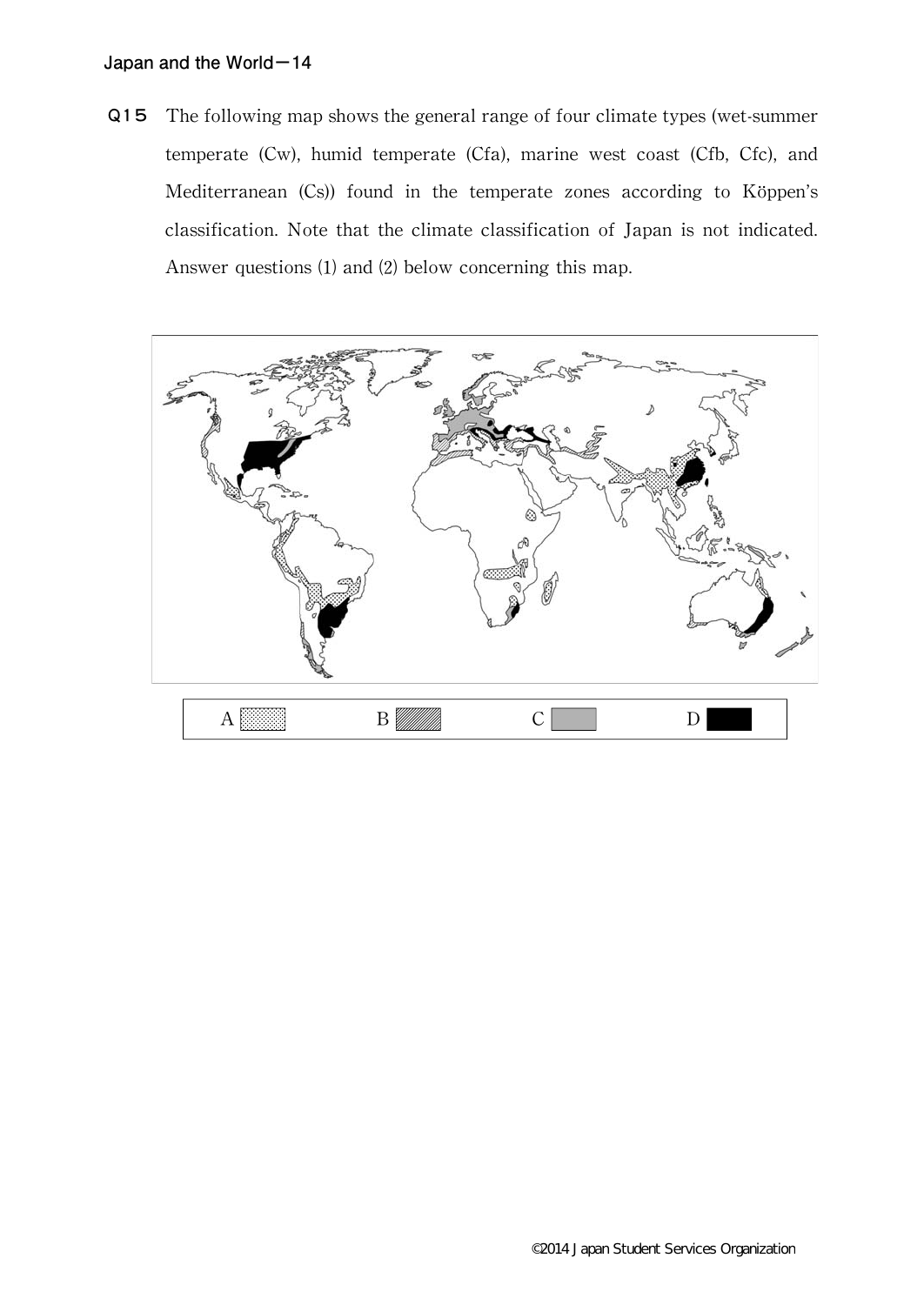- (1) Referring to climate classifications A-D on the map, from  $\mathbb{O}$ - $\mathbb Q$  below choose the answer that best indicates the climate classification of Japan(excluding  $21$ Hokkaido).
	- ① A
	- ② B
	- ③ C
	- ④ D
- ⑵ Which of climate classifications A-D on the map represents a climate where sclerophyllous plants (hard-leaf plants that can withstand dry conditions) such as olive trees and cork oaks can be found? From  $\mathbb{O}$ - $\mathbb{Q}$  below choose the best  $22$ answer.
	- ① A
	- ② B
	- ③ C
	- ④ D
- Q16 It is said that "Egypt is the gift of the Nile." From ①-④ below choose the  $23$ answer that correctly indicates a country located in the Nile valley.
	- ① Algeria
	- ② Zambia
	- ③ Ethiopia
	- ④ Nigeria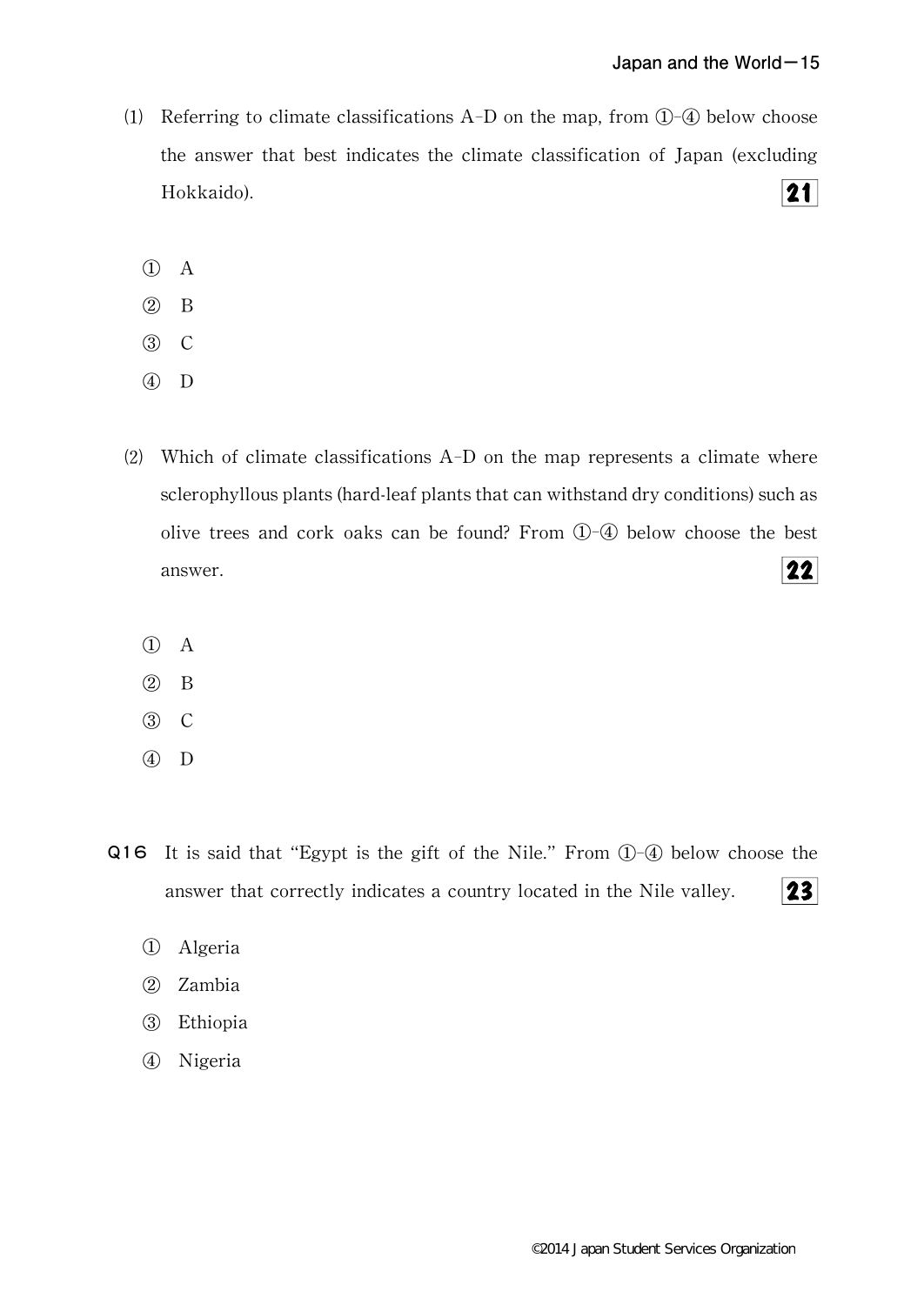Q17 The following table lists the top seven countries (in 2011) in terms of the number of Japanese citizens residing outside Japan in the years 2001, 2006, and 2011. From①-④ below choose the combination that correctly indicates the countries represented by X and Y in the table.  $24$ 

|            | 2001    | 2006    | 2011    |  |
|------------|---------|---------|---------|--|
| <b>USA</b> | 312,936 | 370,386 | 397,937 |  |
| China      | 53,357  | 125,417 | 140,931 |  |
| X          | 41,309  | 59,285  | 74,679  |  |
| UK         | 51,896  | 60,751  | 63,011  |  |
| Canada     | 34,446  | 44,158  | 56,891  |  |
| Y          | 73,492  | 64,802  | 56,767  |  |
| Thailand   | 22,731  | 40,249  | 49,983  |  |

Number of resident Japanese citizens

Source: Website of the Ministry of Foreign Affairs

|               | X         |               |
|---------------|-----------|---------------|
| $\Omega$      | Germany   | <b>Brazil</b> |
| (2)           | Germany   | Indonesia     |
| $\circled{3}$ | Australia | <b>Brazil</b> |
| (4)           | Australia | Indonesia     |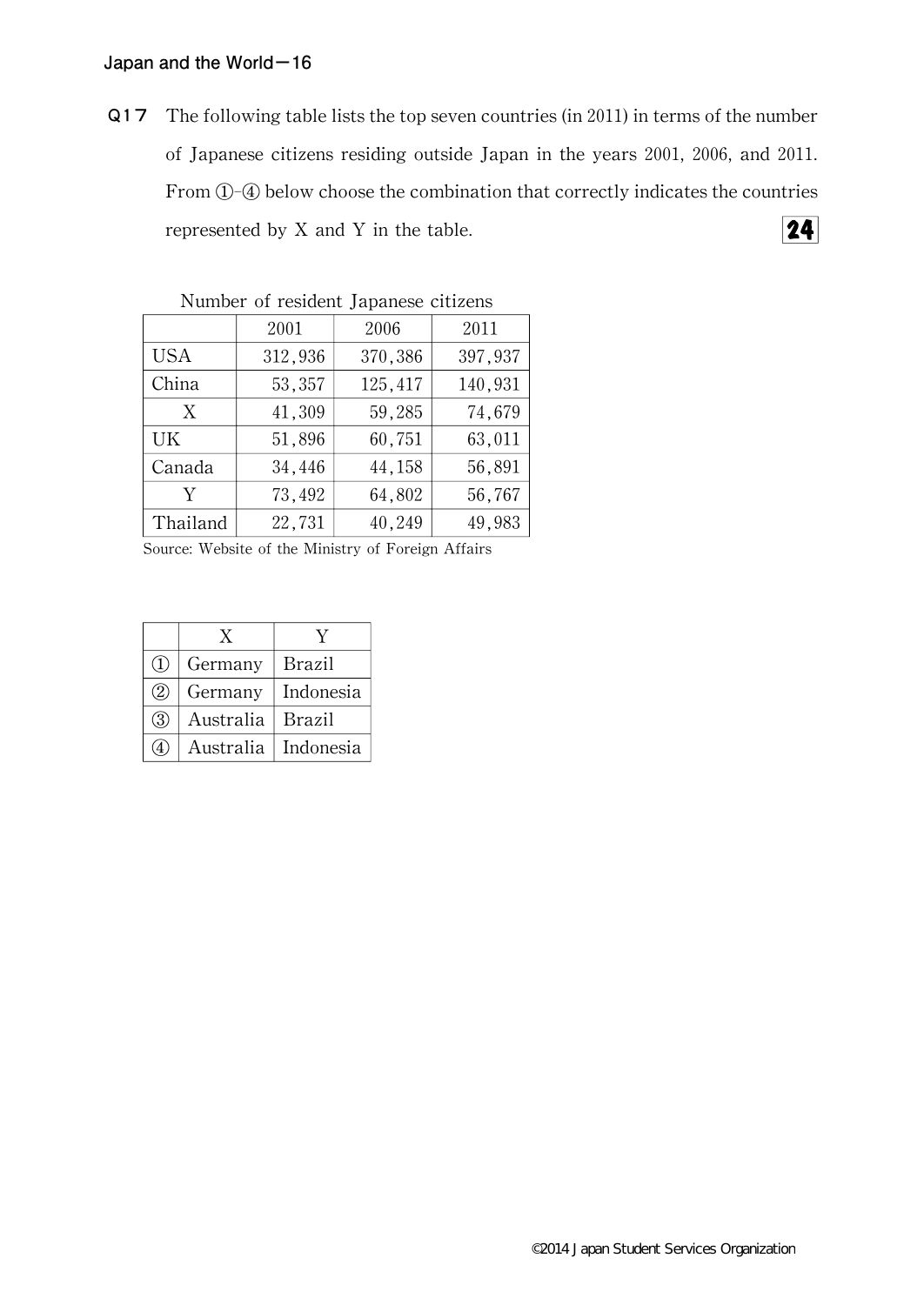Q18 What is the name of a book that justifies the Glorious Revolution by denying the divine right of kings and by arguing, in the context of the origin and purpose of government, that government must be founded on a contract whereby natural rights are protected? From ①-④ below choose the combination that correctly indicates the name of that book and the author who wrote it.  $25<sub>1</sub>$ 

|     | Author                | Book                                   |
|-----|-----------------------|----------------------------------------|
|     | Hugo Grotius          | On the Laws of War and<br>Peace (1625) |
| (2) | Thomas Hobbes         | Leviathan (1651)                       |
| (3) | John Locke            | Two Treatises of<br>Government (1690)  |
| (4) | Jean-Jacques Rousseau | The Social Contract (1762)             |

- Q19 From ①-④ below choose the statement that best fits the US presidential  $26$ system.
	- ① The president is chosen by the people through direct election.
	- ② The president has the power to dissolve the legislature.
	- ③ The president has the power to submit bills to the legislature.
	- ④ The president has the power to veto bills passed by the legislature.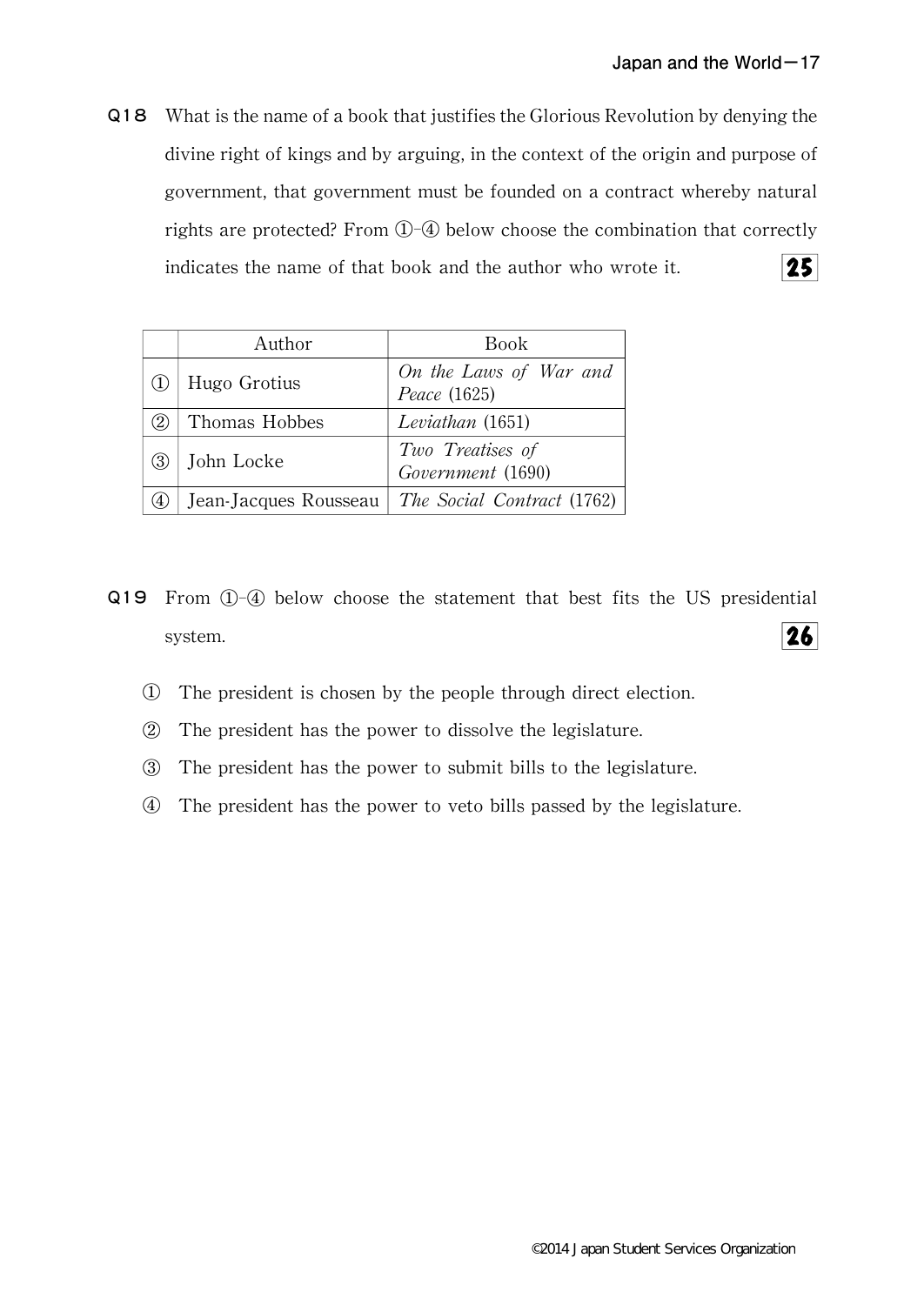- Q20 Japan provides universal suffrage to its citizens, but they must meet certain requirements in order to exercise the right to vote in national elections. From ①-④ below choose the answer that correctly indicates one of those requirements.
	- ① Reside in Japan
	- ② Be aged 20 or older
	- ③ Be a taxpayer
	- ④ Have requested to be registered on a voter registration list
- Q21 It is stipulated that Japan's social security system rests on four pillars.From 28  $\Phi$  below choose the item that is **not** included in them.
	- ① minimum wage
	- ② social insurance
	- ③ public assistance
	- ④ public health

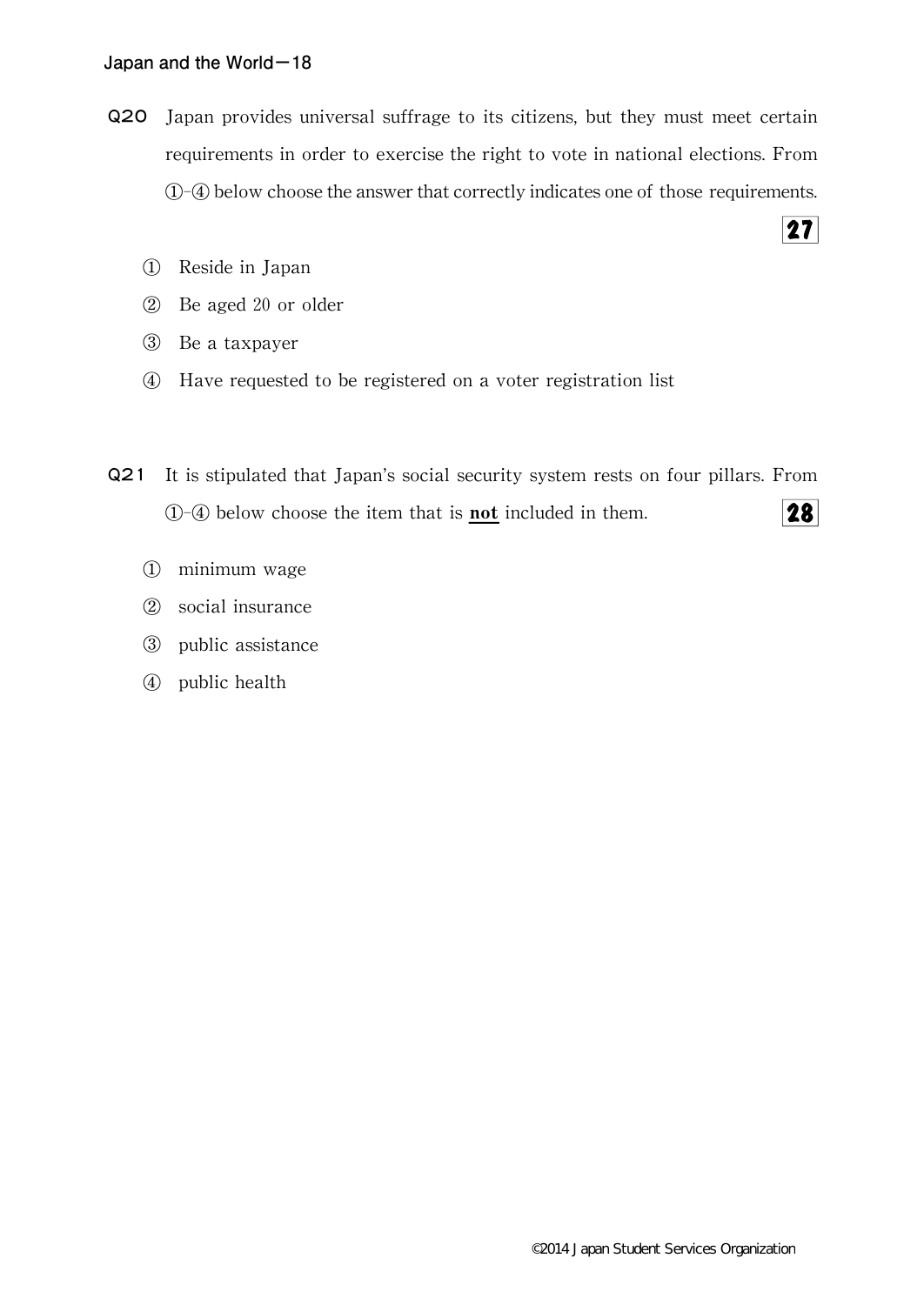- Q22 From ①-④ below choose the statement that best describes Japan's relationship  $29<sub>1</sub>$ with the international organization mentioned.
	- ① Japan is a member of the International Whaling Commission.
	- ② Japan is a permanent member of the UN Security Council.
	- ③ Japan is a member of the North American Free Trade Agreement(NAFTA).
	- ④ Japan is a member of the Association of Southeast Asian Nations(ASEAN).
- $Q23$  From  $(1)$ - $(4)$  below choose the statement that best describes the Gulf War, which  $30<sup>°</sup>$ broke out early in the 1990s.
	- ① The war started without a UN Security Council resolution authorizing the use of force.
	- ② Iraq invaded Israel with the aim of securing petroleum resources and then declared that it had annexed Israel.
	- 3 A multinational force was formed by countries such as the US, the UK, and certain Arab countries.
	- ④ The war ended in approximately two months with the signing of a ceasefire agreement and the collapse of the Saddam Hussein regime.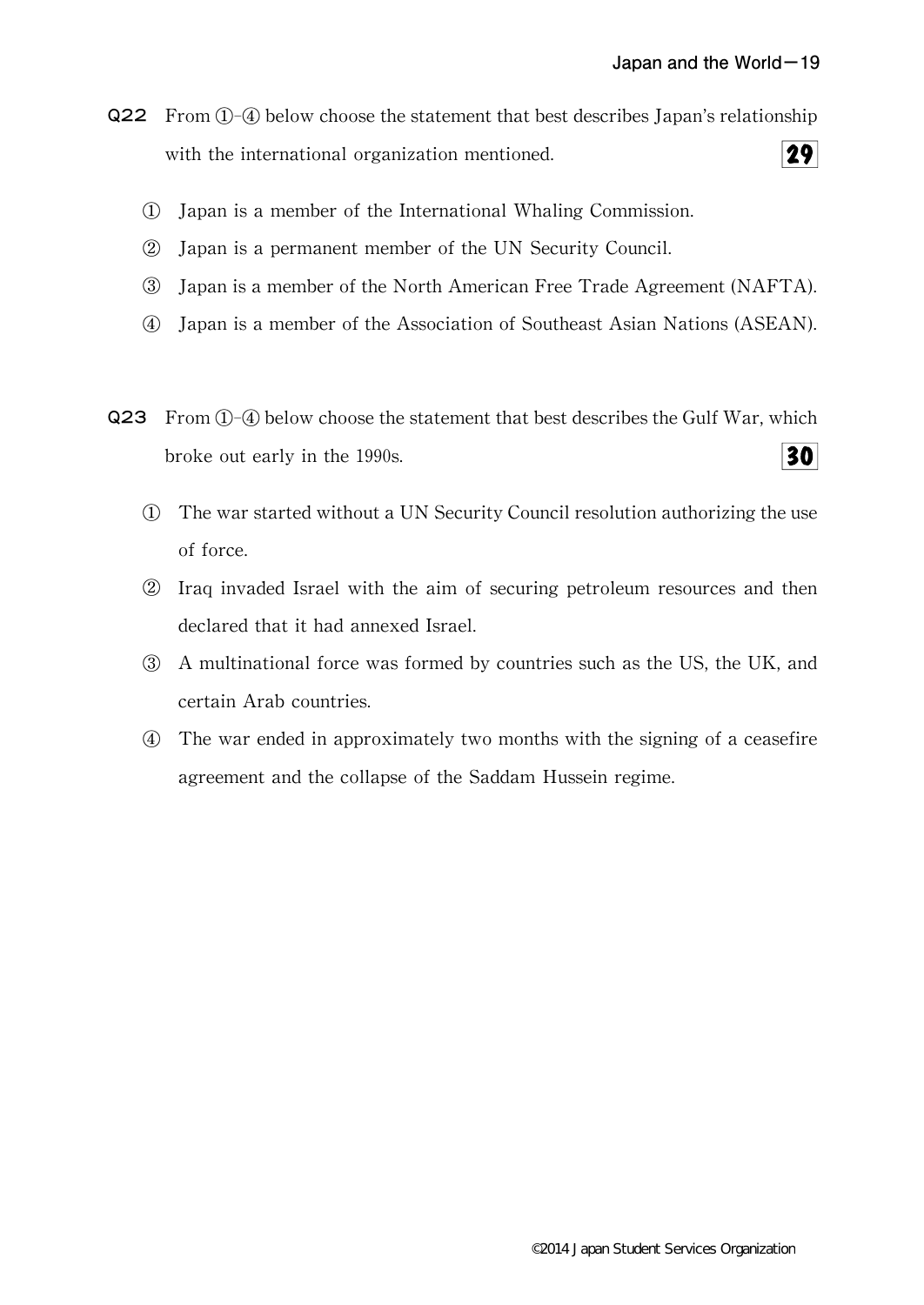Q25 Read the following paragraph concerning environmental issues and answer questions  $(1)$  and  $(2)$  below.

In 1997, the  $\alpha$  was held in Kyoto, where the delegates adopted the Kyoto Protocol to set numerical targets for the reduction of  $\boxed{b}$ . The agreement required developed countries to achieve a reduction of at least 5% below the level of 1990 in the period from 2008 to 2012, but did not place reduction requirements on developing countries. However, this initiative faced several big challenges. For example,  $\vert c \vert$ , a country with a high level of emissions, did not ratify the protocol, and China and India, despite their rapid economic growth, were not subjected to reduction obligations because they were not included with the countries targeted.

⑴ From ①-④ below choose the combination of terms that best fills blanks  $\boxed{a}$  -  $\boxed{c}$  in the paragraph above.  $32<sub>1</sub>$ 

|               | a                                               |                               |         |
|---------------|-------------------------------------------------|-------------------------------|---------|
| (1)           | UN Conference on Environment and<br>Development | chlorofluorocarbons<br>(CFCs) | Russia  |
| $\circled{2}$ | UN Conference on Environment and<br>Development | greenhouse gases              | Russia  |
| (3)           | COP3                                            | chlorofluorocarbons<br>(CFCs) | the USA |
| (4            | COP3                                            | greenhouse gases              | the USA |

Note: COP3 stands for Third Session of the Conference of the Parties to the UN Framework Convention on Climate Change.

⑵ From①-④ below choose the combination that correctly indicates the name and purpose of an international treaty on environmental protection.  $33$ 

|                                   | International<br>treaty  | Purpose                                                                      |
|-----------------------------------|--------------------------|------------------------------------------------------------------------------|
| $^{\textcircled{\scriptsize{1}}}$ | Basel<br>Convention      | Banning of international trade in endangered<br>plants and animals           |
| $^{\circledR}$                    | Ramsar<br>Convention     | Conservation and protection of wetlands as<br>waterfowl habitats             |
| $\circled{3}$                     | Washington<br>Convention | Protection of the ozone layer                                                |
| (4)                               | Vienna<br>Convention     | Control of transboundary movements of hazardous<br>wastes and their disposal |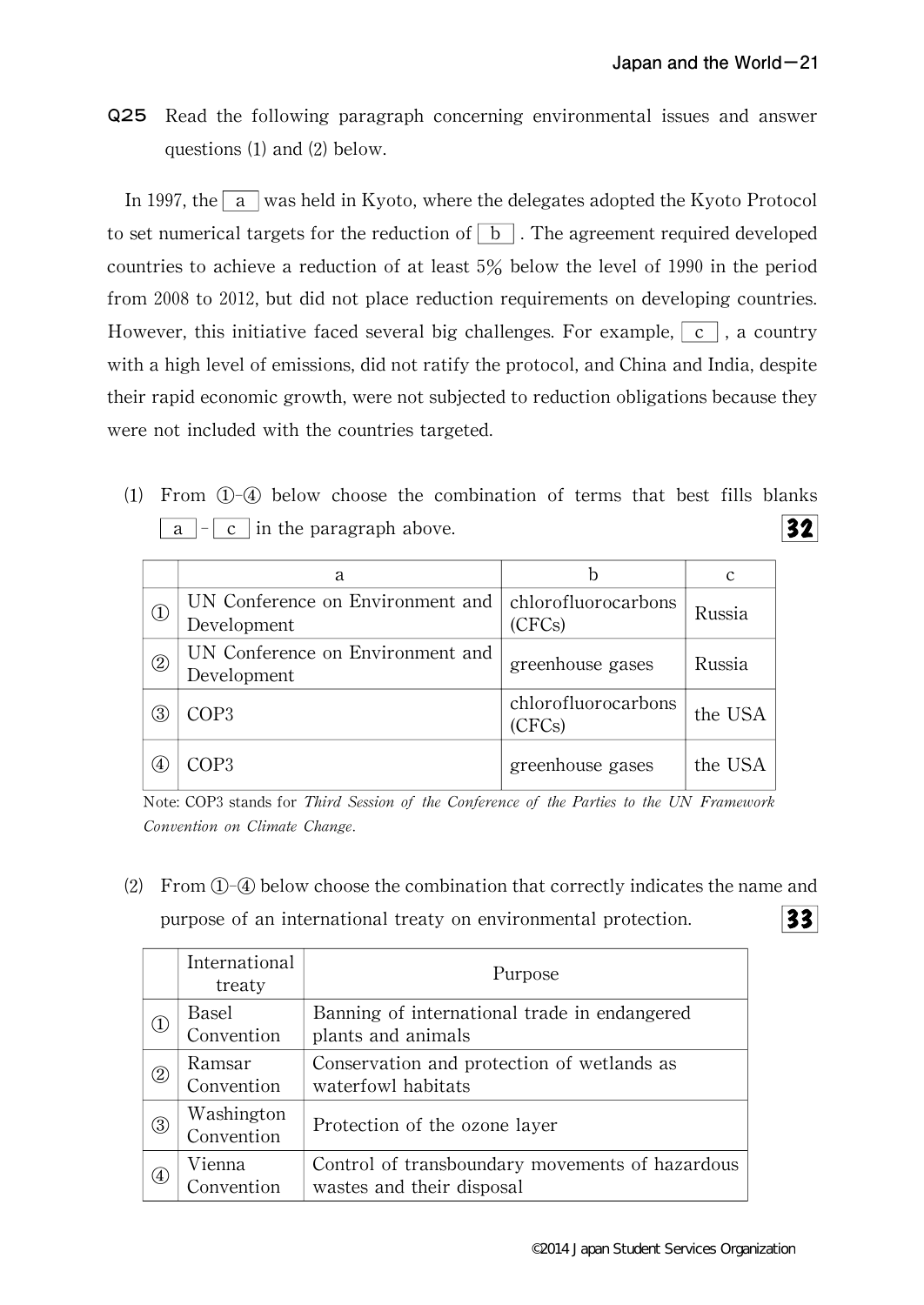- Q26 From ①-④ below choose the statement that best describes France's social and political system in the years leading up to the French Revolution.  $34<sup>l</sup>$ 
	- ① It was a class-based society in which privileges were held by only certain classes.
	- ② It was a constitutional monarchy that limited the powers of the monarch.
	- ③ It was a republic with a constitution that set forth the principle of popular sovereignty.
	- ④ It was a society characterized by large plantations propped up by slave labor.
- $Q27$  In 1997, the UK returned control of Hong Kong to China. From  $\Phi$ -4 below choose the answer that correctly indicates the event that had placed Hong Kong under British control.  $35<sub>1</sub>$ 
	- ① First Opium War
	- ② Taiping Rebellion
	- ③ Boxer Rebellion
	- ④ World War I
- Q28 From ①-④ below choose the statement that best describes Japan's relationship with other countries after the Russo-Japanese War.  $36<sup>l</sup>$ 
	- ① Germany formed a military alliance with Japan in order to counter the military power of France and Russia.
	- ② Even after signing their peace treaty,Japan and Russia continued to engage in armed clashes in Manchuria.
	- ③ The UK requested the dissolution of its alliance with Japan because it felt that the Russian threat had been eliminated.
	- ④ Japan's relations with the USA,which advocated the Open Door policy, deteriorated,as seen in the emergence of an anti-Japanese-immigration movement in the USA.